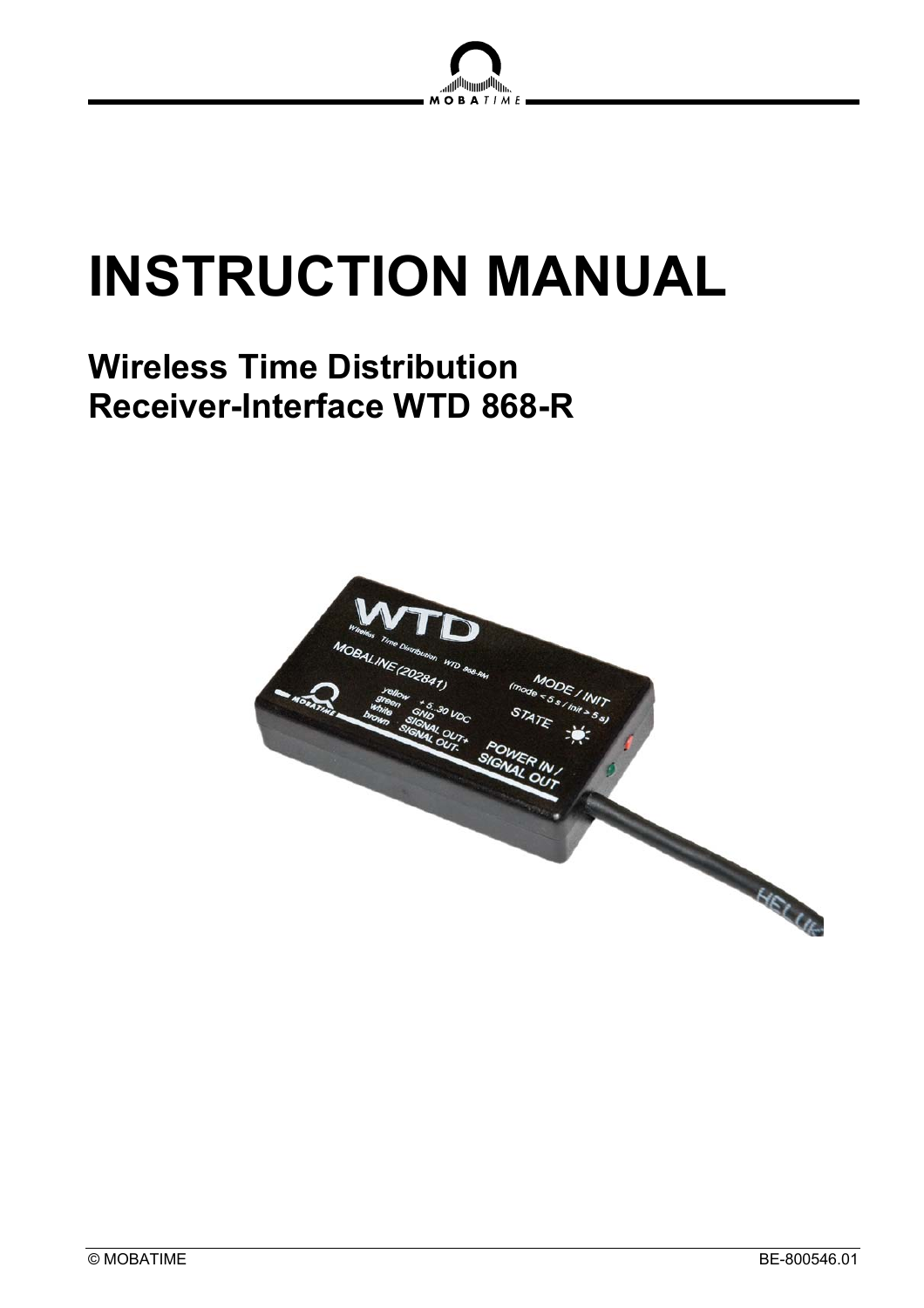#### **Manufacturer's Certificate**

#### **STANDARDS**

The WTD 868-R Receiver Interface was developed and produced in accordance with the EU guidelines.

73 / 23 / EWG 89 / 336 / EWG 1999 / 5 / EWG



#### **Notes to the Instruction Manual**

- 1. The information contained in this instruction manual can be changed at any time without prior notice. The current version is available for downloading under www.mobatime.com.
- 2. This instruction manual was compiled with the utmost care to provide all the details regarding the use of this product. However, should you have any queries, or find any errors in the instructions, please contact us.
- 3. We will not accept any liability for any damages resulting, directly or indirectly, from the use of this instruction manual.
- 4. Please read these instructions carefully and only use the product when all the instructions on installing and operating have been correctly understood.
- 5. Installation may only be carried out by qualified personnel.
- 6. This publication, or any extracts from it, may not be reproduced, stored in a electronic retrieval system, or in any way transmitted. The copyright with all its rights lies with BUERK MOBATIME GmbH, D-78026 VS-Schwenningen and MOSER-BAER AG, CH–3454 Sumiswald / Switzerland.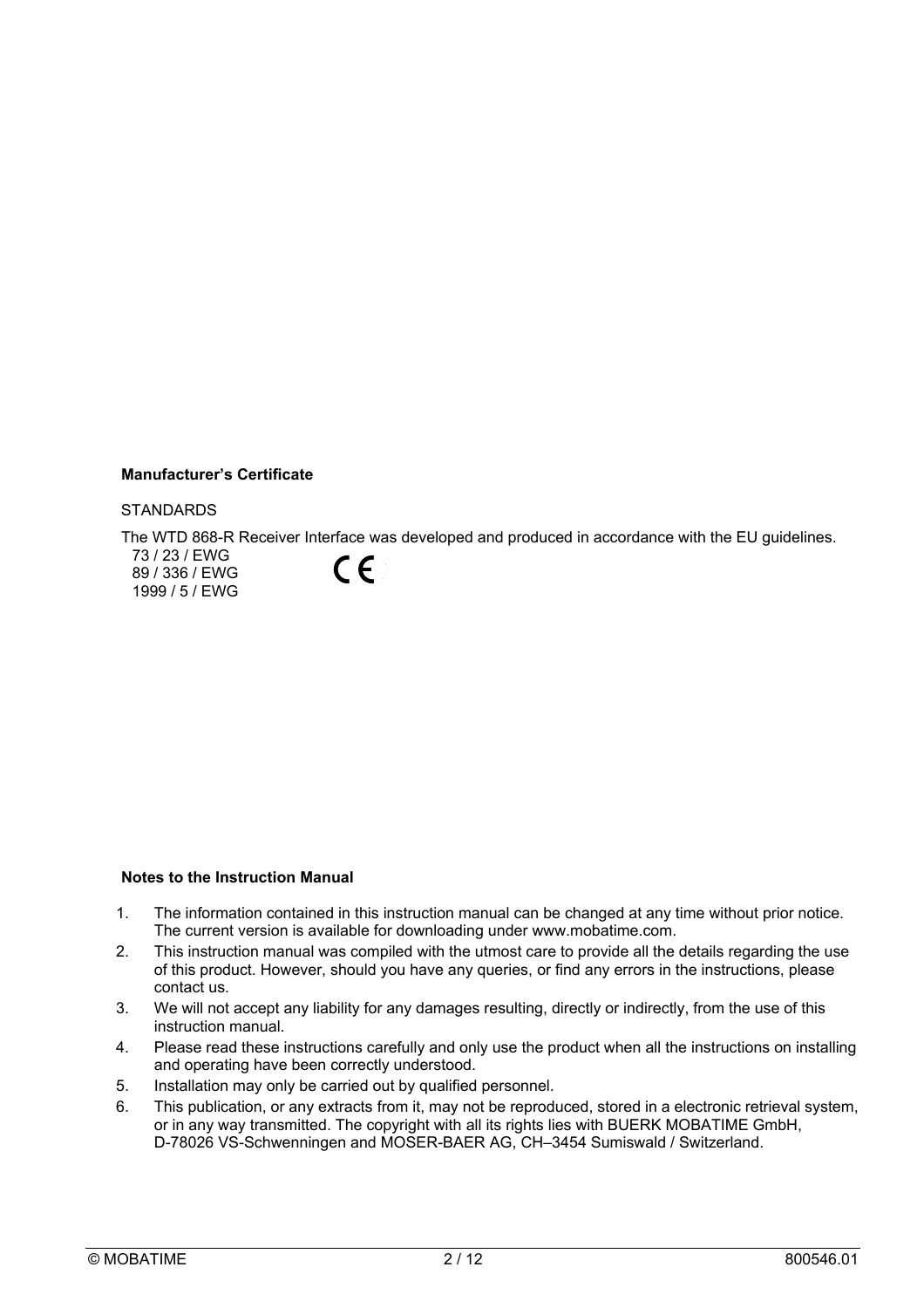# **Contents**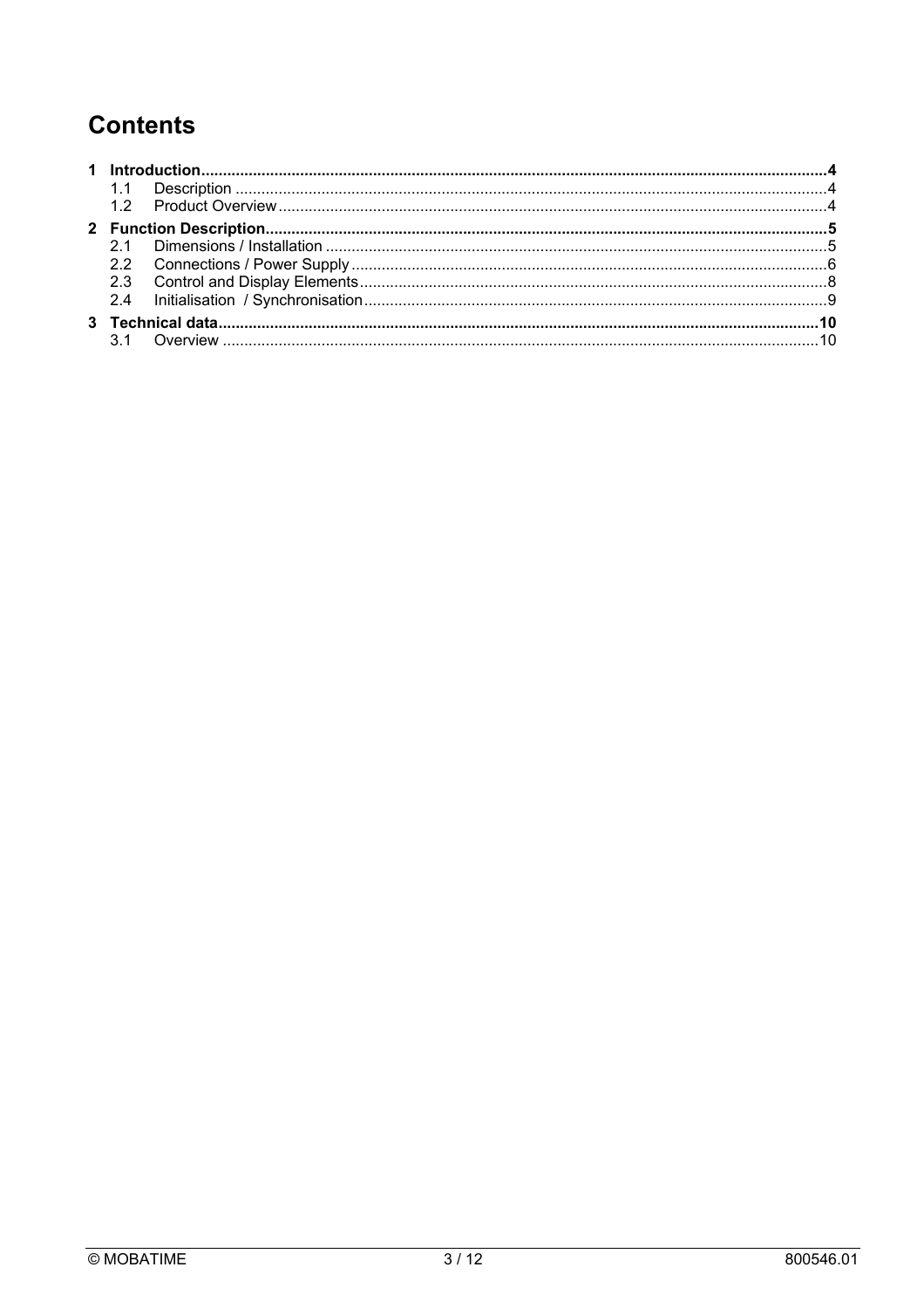# **1 Introduction**

## **1.1 Description**

The WTD 868-R is a wireless receiver interface for wireless synchronisation of analogue and digital slave clocks.

The following models are available.

**WTD 868-RM** Interface with MOBALine time code output (Art. no. 202841) **WTD 868-RD:** Interface with DCF time code output (Art. no. 202842)

The interface is wholly compatible with Norm NF S87-500 of the Association française de Normalisation (AFNOR). This norm specifies the time code format for wireless time dissemination among other things. The WTD 868-T (Art. no. 202606) wireless time signal transmitter is suitable for wireless synchronisation.

Designations and names:

WTD (Wireless Time Distribution), 868 (Frequency band [MHz]), R (Receiver), M (MOBALine time code output), D (DCF time code output).

**Note.** Please consult the relevant Operating Instructions where reference is made to other wireless time distribution devices in our product range.

#### **1.2 Product Overview**

| Art. No. | <b>Designation</b>  | <b>Description</b>                                                                                        |
|----------|---------------------|-----------------------------------------------------------------------------------------------------------|
| 203051   | WTD 868-RS          | Monitor wireless receiver Interface                                                                       |
| 202841   | <b>WTD 868-RM</b>   | MOBALine wireless receiver interface                                                                      |
| 202842   | WTD 868-RD          | DCF wireless receiver interface                                                                           |
| 202606   | <b>WTD 868-T</b>    | Time signal radio transmitter                                                                             |
| 701182   | <b>WTD Repeater</b> | Time signal radio repeater                                                                                |
| 701143   | WTD 868-T MPS       | Mains power unit for WTD 868-T                                                                            |
| 701263   | <b>SEW 00</b>       | Movement for hour, minute & second display, battery<br>powered (2xAA)                                     |
| 701272   | <b>SAW 00</b>       | Movement for hour & minute display, battery powered<br>(2xAA)                                             |
| 701264   | SEW 00 MPS          | Movement for hour, minute & second display, mains<br>powered (100240 V 50/60 Hz), IMPS 12 included        |
| 701372   | IMPS <sub>12</sub>  | Mains power unit for SEW 00 MPS movement<br>(110240 V 50/60 Hz → 12VDC)                                   |
| 701373   | IMPS 24             | Mains power unit for WTD 868-RM / -RD<br>$(110240 \text{ V } 50/60 \text{ Hz} \rightarrow 24 \text{VDC})$ |

Wire less time distribution product range.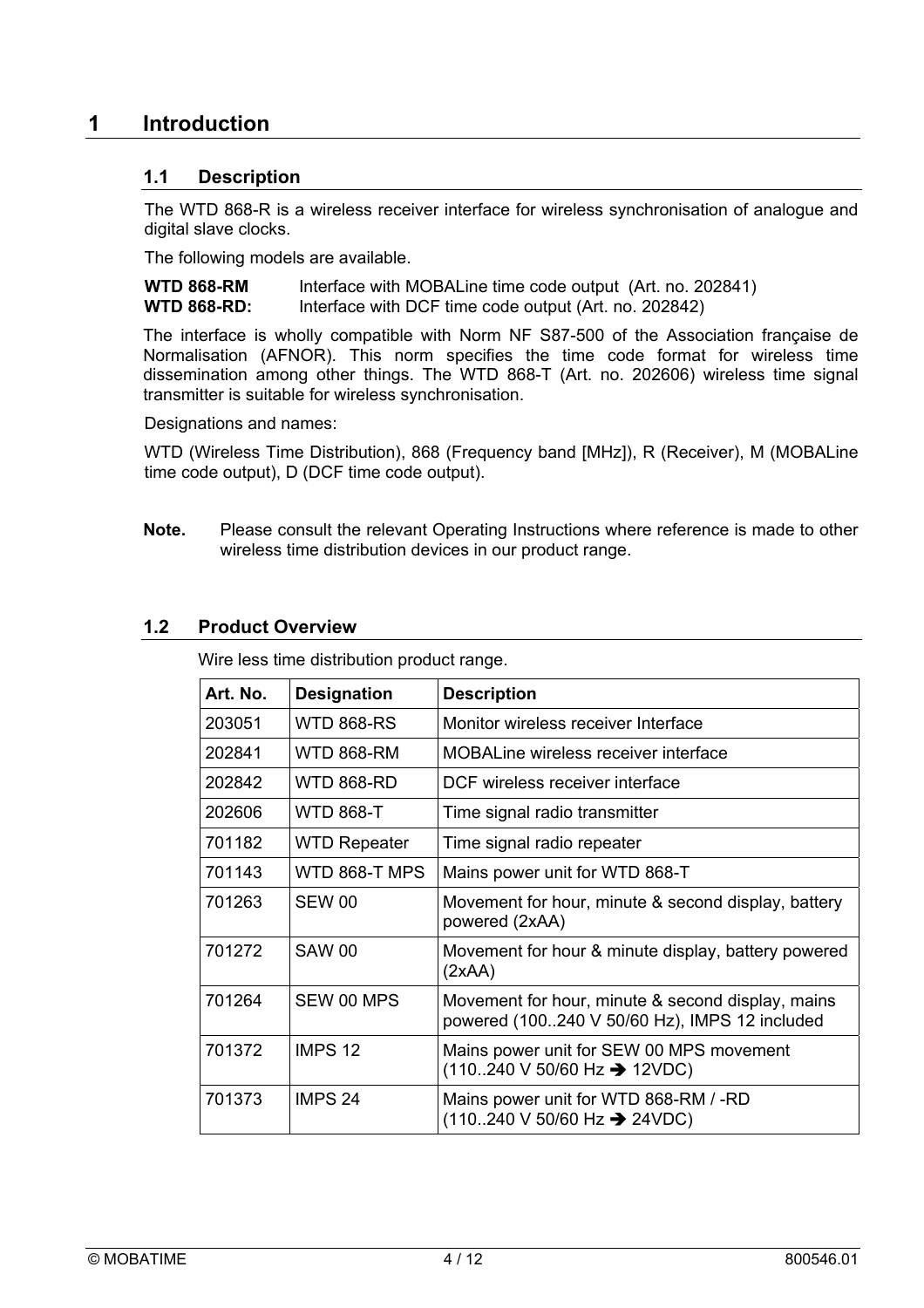# **2 Function Description**

## **2.1 Dimensions / Installation**

The WTD 868-R is installed in a black plastic housing 70x40x15.5 mm. The type label states the type of time code output (MOBALine / DCF).



The interface can be installed directly on the device to be synchronised or up to 0.5 m displaced from said device using double-sided Velcro. The cable can be shortened or lengthened (cable  $4 \times 0.25$  mm<sup>2</sup>).

Ensure best possible wireless reception at the installation site. The following factors may be decisive here.

- Alignment of the wireless receiver interface (check horizontal / vertical positioning).
- Shielding / interference from the device to be synchronised (ensure adequate spacing).
- Excessive damping due to walls / metal object (reposition the device to be synchronised, increase transmitter power or use a signal repeater).
- Too great a distance between wireless transmitter and wireless receiver interface (increase transmitter power or use a signal repeater).
- Receiver frequency interference by other electric devices and/or equipment that might interfere (operate same out of receiver range. Use a different frequency channel or switch the equipment t off if using a wireless system).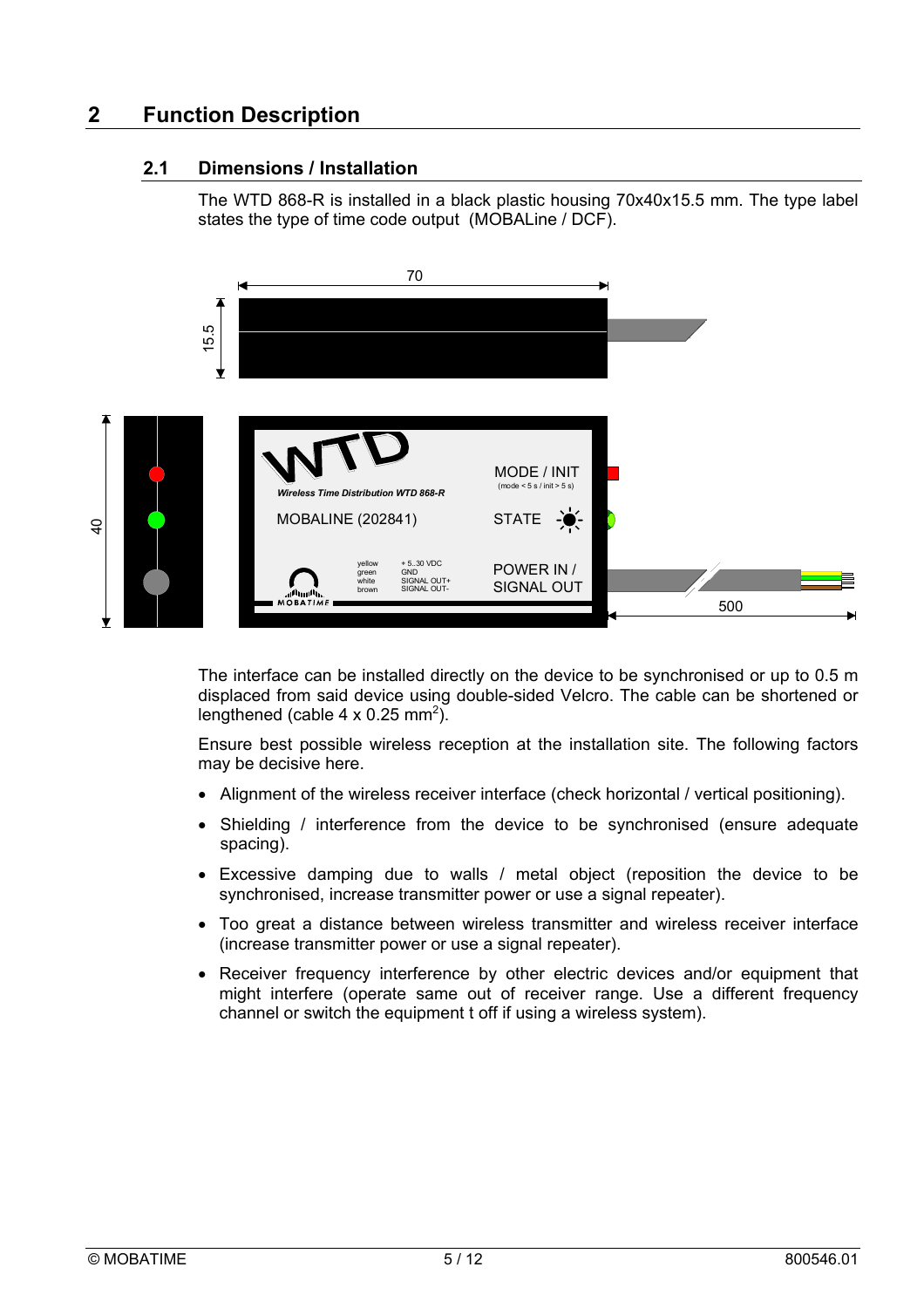# **2.2 Connections / Power Supply**

The WTD 868-R is connected to its power source via a 4-wire cable (black PVC sheathing, length 0.5 m, wires 4 x 0.25 mm<sup>2</sup>). Terminal assignment is given on the type label of the wireless receiver interface as well (the MOBALine signal output isn't polarity-dependent).

| <b>Colour</b> | <b>Connection WTD 868-RM</b> | <b>Connection WTD 868-RD</b> |
|---------------|------------------------------|------------------------------|
| Yellow        | Power +                      | Power +                      |
| Green         | Power -                      | Power -                      |
| White         | <b>MOBALine output A</b>     | DCF Out +                    |
| <b>Brown</b>  | <b>MOBALine output B</b>     | DCF Out -                    |

The wireless receiver interface is to be supplied with power from a DC source (use the DC output of the device to be synchronised if extant).

| Voltage range     | +5.30 VDC  |
|-------------------|------------|
| Power consumption | max. 25 mA |

The power supply is galvanically isolated from the time signal output.

## **Examples of connection:**

#### **ETC with WTD 868-RD:**



#### **DC 57 / 100 / 180, DK 57 Digital clocks with WTD 868-RM:**

| 100-240V~ |  |       | LINE IN |       |  | <b>DC OUT (8-19V)</b> |  |        |  |
|-----------|--|-------|---------|-------|--|-----------------------|--|--------|--|
| N         |  |       |         |       |  |                       |  |        |  |
|           |  | hrown |         | white |  | reen                  |  | volley |  |

WTD 868-RD

.<br>hative connections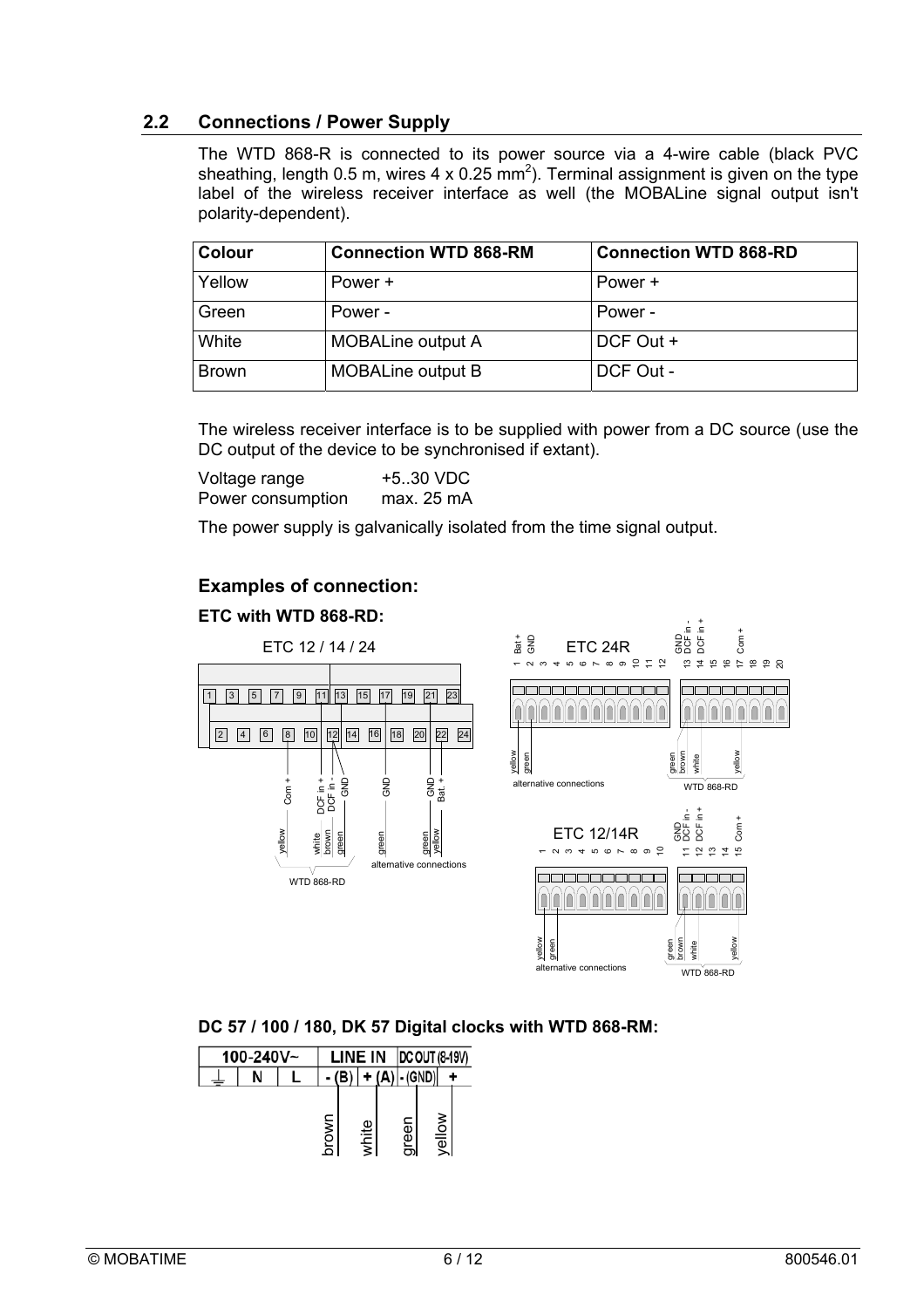#### **Clocks with MLU 190(t) (S) (230) movements and WTD 868-RM:**

In this situation the WTD 868-RM interface has to be powered with external mains power supply IMPS 24. Only seconds movements with 230 VAC mains power supply (MLU 190(t) S 230) can be synchronized with the WTD 868-RM interface.





# **Digital clock series 400A with WTD 868-RD:**

- Configure your Digital Clock as desired (for setting up the clock for DCF synchronisation please refer to the additional manual).
- Connect the cable of the radio receiver interface WTD 868-RD to the screw terminals of your Digital Clock as shown below:



Yellow: Power + Green & Brown: Ground White: **Antenna Input** 

• It is important to place the radio receiver interface **WTD 868-RD** on one of the side panels of the digital clock. Do not mount the interface on the rear panel. The metal parts of the clock housing could avoid proper signal reception. For mounting the WTD 868-RD at the desired position use the double sided adhesive tape which is part of the delivery.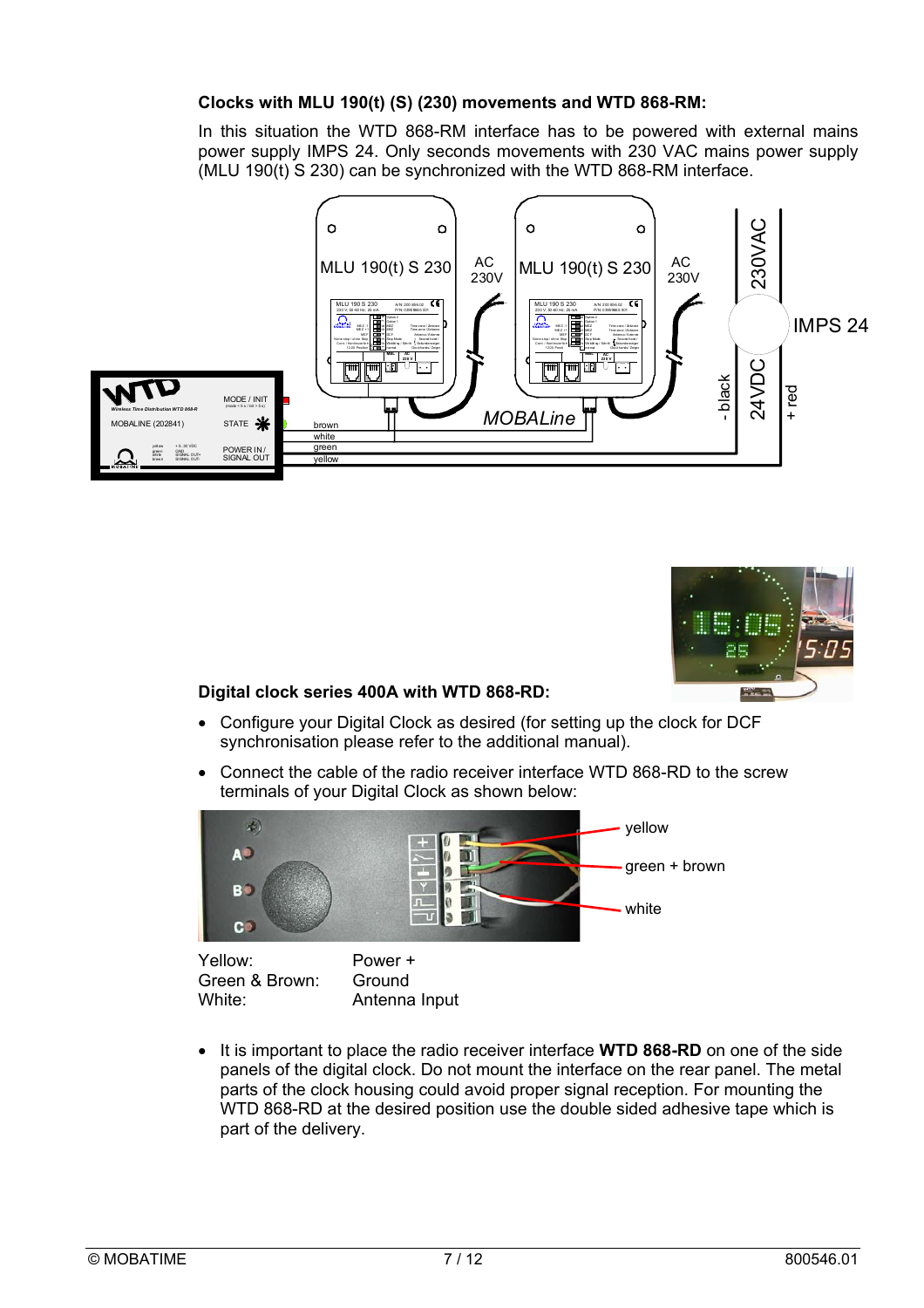# **2.3 Control and Display Elements**

The wireless receiver interface has a button for adjusting the operating mode and a status LED to display same.

The status LED shows the operating mode of the wireless receiver interface for 10 minutes after connection the power source. It then goes out so as not to optically intrude. (Should the operating mode be displayed for additional 10 minutes then press the button briefly).

Ascertaining the operating mode using the button.

| <b>Button</b>         | <b>Effect</b>                                                          |
|-----------------------|------------------------------------------------------------------------|
| Depress $<$ 5 seconds | Current operating mode is displayed by the<br>LED for 10 minutes.      |
| Depress > 5 seconds   | The wireless receiver interface toggles to<br>its initialisation mode. |

Operating modes / Status LED displays

| <b>LED</b>             | <b>Cause / Remedy</b>                                                                                                                                                                                                                      |  |  |  |
|------------------------|--------------------------------------------------------------------------------------------------------------------------------------------------------------------------------------------------------------------------------------------|--|--|--|
| Lights permanently     | Button is depressed.                                                                                                                                                                                                                       |  |  |  |
|                        | <b>WTD 868-RD</b><br>Faulty end device wiring (constant current in the<br>current loop).                                                                                                                                                   |  |  |  |
| Doesn't light up       | Normal operation after 10 minutes.                                                                                                                                                                                                         |  |  |  |
|                        | Check the power supply if the LED doesn't illuminate when<br>the button's pressed                                                                                                                                                          |  |  |  |
|                        | If the operating mode isn't shown after briefly depressing<br>the button:                                                                                                                                                                  |  |  |  |
|                        | <b>WTD 868-RM</b><br>No power<br>Malfunction / Defect (check wiring)                                                                                                                                                                       |  |  |  |
|                        | <b>WTD 868-RD</b><br>No power<br>Only blinks if the device to be synchronised is<br>correctly connected (the Current Loop must be live)<br>Minute change (commencement of the DCF signal<br>output)<br>Malfunction / Defect (check wiring) |  |  |  |
| Rapid regular blinking | The wireless receiver interface awaits synchronisation by a<br>wireless transmitter.                                                                                                                                                       |  |  |  |
| <b>WTD 868-RM:</b>     | Time code output active, power supply correct.                                                                                                                                                                                             |  |  |  |
| Two blinks a second    | A MOBALine monitor (IF 484, Art. no. 36452) can be used<br>to check signal output.                                                                                                                                                         |  |  |  |
| <b>WTD 868-RD:</b>     | Time code output active, power supply and end device                                                                                                                                                                                       |  |  |  |
| One blink a second     | wiring correct.                                                                                                                                                                                                                            |  |  |  |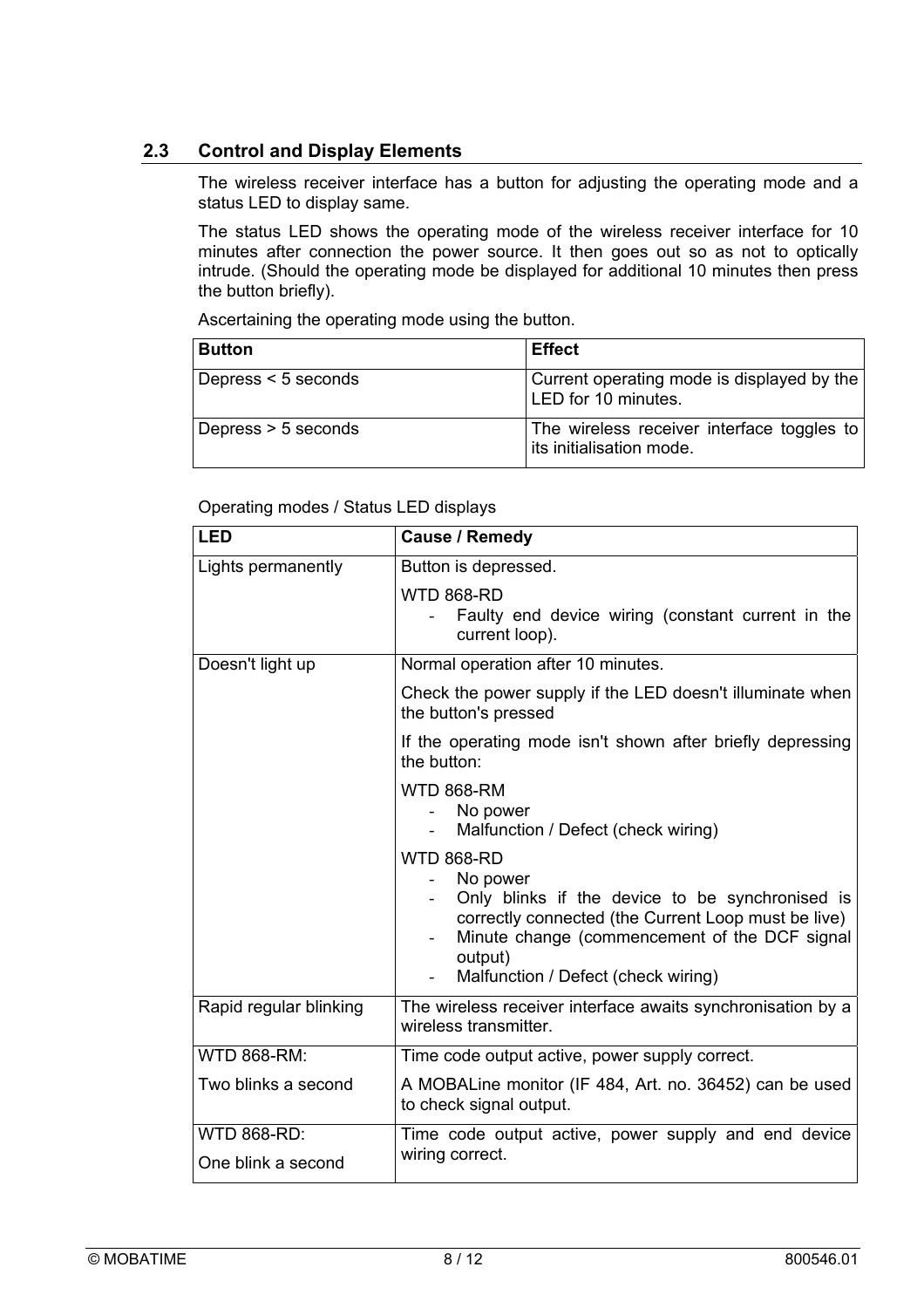## **2.4 Initialisation / Synchronisation**

When first used the wireless receiver interface automatically opens in initialisation mode. In this mode it synchronises using a random wireless time signal transmitter that is also in initialisation mode. The WTD 868-R saves the address in the time signal permanently and thereafter synchronises using only signals from a transmitter address that tallies with that stored. It can thus be obliged to use a specific transmitter address.

Procedure for allocating a new wireless receiver interface a specific transmitter

- Install the WTD 868-R (see chapters 2.1 and 2.2)
- Set the wireless time signal transmitter into initialisation mode.

**Caution.** Where there is more than one wireless transmitter within reception range of the interface make sure no other transmitter is in initialisation mode. Which transmitter will be used cannot otherwise be predicted.

- Wait for the wireless receiver interface to synchronise (see notes, chapters 2.1 and 2.3).
- Once all WTD 868-R have been commissioned as desired the wireless transmitter must be set to normal operation mode.

If a wireless receiver interface is then later to be assigned a different wireless transmitter this can be done using the button (see chapter 2.3).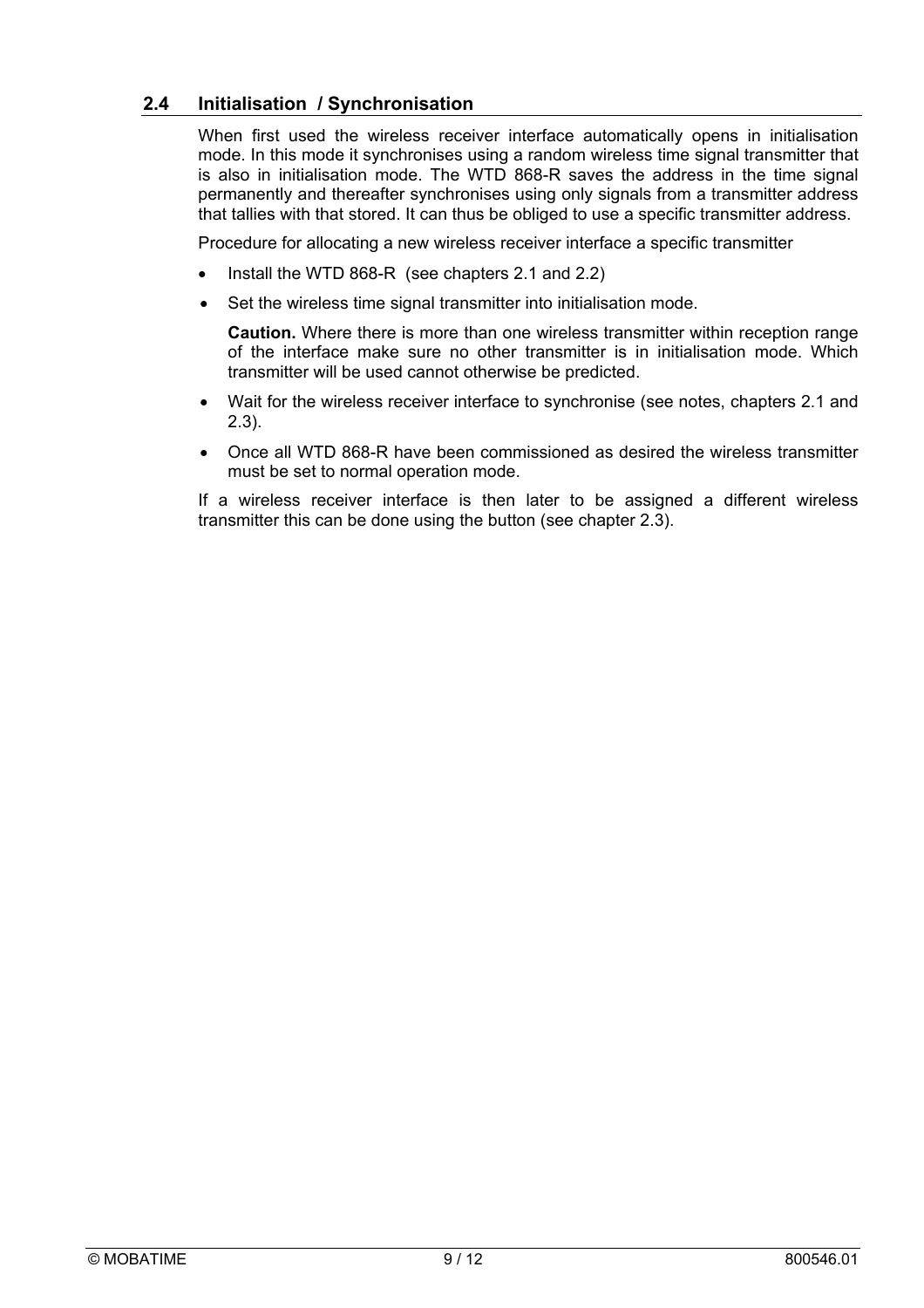# **3 Technical data**

# **3.1 Overview**

| Wireless receiver module: | Average frequency 869.525 MHz<br>Band<br>Modulation:                                                               | 100 kHz<br>FSK, +/-25 kHz                                                                                |  |  |
|---------------------------|--------------------------------------------------------------------------------------------------------------------|----------------------------------------------------------------------------------------------------------|--|--|
| Micro controller:         | 8-Bit Single Chip RISC Controller                                                                                  |                                                                                                          |  |  |
| Time code output:         | <b>WTD 868-RM:</b>                                                                                                 | MOBALine, local time<br>5 V30 V / 50 Hz, 20 mA max.                                                      |  |  |
|                           | <b>WTD 868-RD:</b>                                                                                                 | DCF77, local time<br>Passive Current Loop, Optocoupler<br>RPM, max=30 V<br>lon=1015 mA, loff<2 mA @ 20 V |  |  |
| Control:                  | Initialisation button                                                                                              |                                                                                                          |  |  |
|                           | Depress button <5 s: Displays operating mode (status LED)<br>Depress button >5 s: Interface in initialisation mode |                                                                                                          |  |  |
| Display:                  | <b>Green status LED</b>                                                                                            |                                                                                                          |  |  |
|                           | Automatic display of the operating mode for 10 minutes after<br>power comes on                                     |                                                                                                          |  |  |
|                           |                                                                                                                    | Permanent illumination: Initialisation button depressed                                                  |  |  |
|                           | Blinking (5 Hz)                                                                                                    | Awaiting synchronisation                                                                                 |  |  |
|                           | Blinking (1 Hz)                                                                                                    | Time code output active<br>WTD 868-RM double blinking,<br>WTD 868-RD single blinking,                    |  |  |
| Power:                    | 5 V.30 V, 25 mA,<br>galvanically isolated from the time code output                                                |                                                                                                          |  |  |
| Antenna:                  | Integrated antenna $\lambda/4$ : 8.6 cm                                                                            |                                                                                                          |  |  |
| Time memory:              | Time code output for 1 h without synchronisation                                                                   |                                                                                                          |  |  |
| Accuracy:                 | Time code output deviation (synchronised) $<+/-50$ ms                                                              |                                                                                                          |  |  |
| Environmental influences: | 0.50 °C, 10-90% relative humidity, non-condensating                                                                |                                                                                                          |  |  |
| Housing:                  | Black plastic, $70 \times 40 \times 15.5$ mm ( $1 \times w \times h$ )                                             |                                                                                                          |  |  |
| Connections:              | Black connecting cable, 0.5 m, 4 x 0.25 mm <sup>2</sup> :                                                          |                                                                                                          |  |  |
|                           | Yellow:<br>Green:<br>White:<br>Brown:                                                                              | Power input +<br>Power input -<br>Time code output +<br>Time code output -                               |  |  |